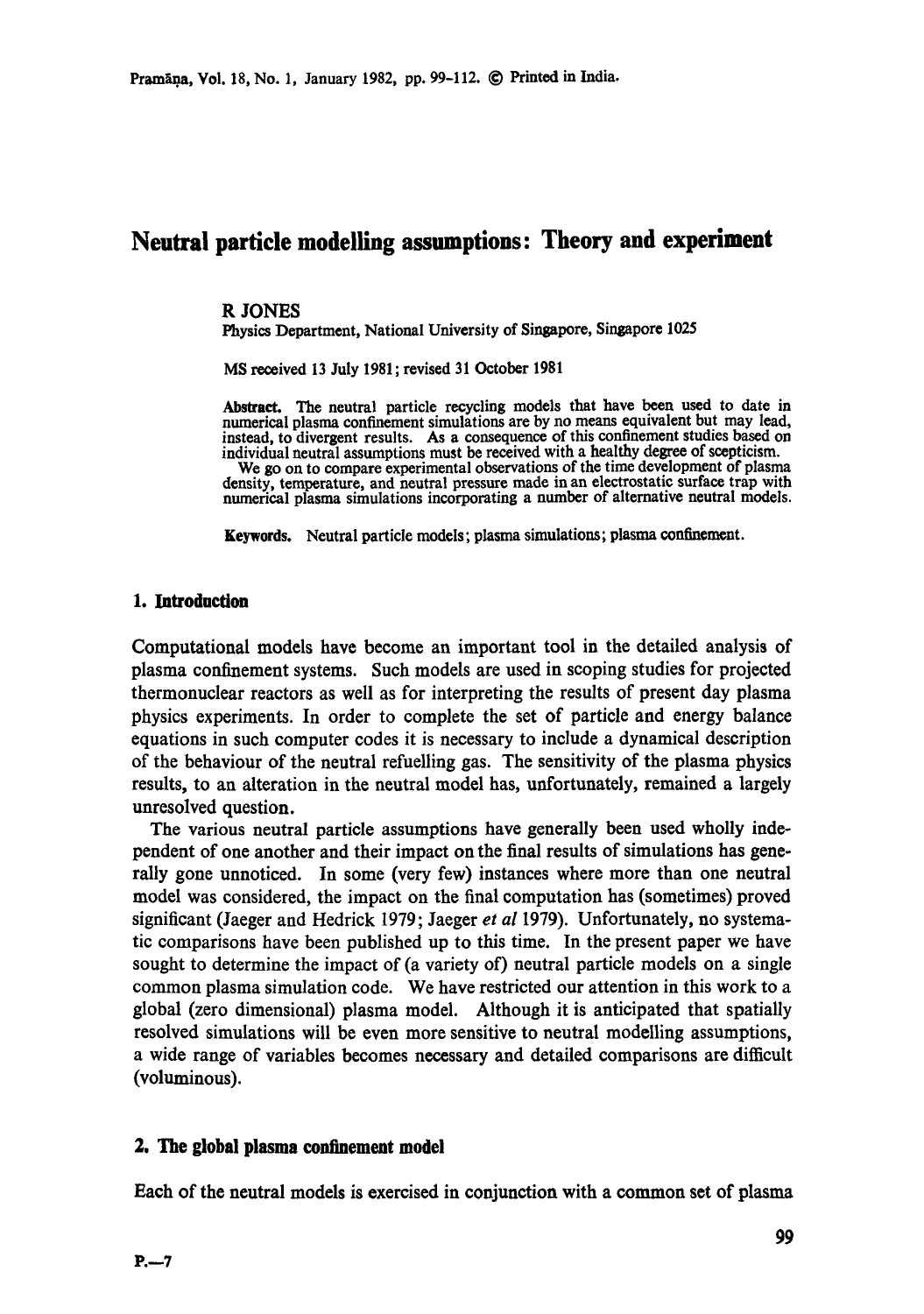particle and energy balance equations. The global averaged plasma density,  $n_e$ , (in  $10^9$  cm<sup>-3</sup>) is obtained as a function of time, by integrating

$$
\dot{n}_e = h_e|_{\text{ionic}} - \dot{n}_e|_{\text{diffuse}} - \dot{n}_e|_{\text{end loss}},\tag{1}
$$

where the gas is ionized at a rate given by (Drawin 1967):

$$
\dot{n}_e|_{\text{ionize}} = \frac{371 n_e n_n \exp(-15.6/T_e)}{\left(\frac{15.6 + T_e}{T_e}\right) (T_e)^{1/2}} \times \left[\frac{T_e}{15.6 + 20 T_e} + \ln\left(\frac{19.5 + 1.25 T_e}{15.6}\right)\right].
$$
\n(2)

Cross-field diffusion loss is given by (Kovrizhnykh 1969)

$$
\dot{n}_e|_{\text{diffuse}} = \frac{\frac{1}{3}n_e^2}{B^2 R^2 T_e^{1/2}} + \frac{n_e n_n T_e}{B^2 R^2} 10^{-3},\tag{3}
$$

and adjustment of the parameters in (3) permits the modelling of the usual pseudoclassical wave induced 'anomalous' transport (Artsimovich 1972; Jones 1980a).  $n_n$  is the globally averaged neutral density (in 10<sup>9</sup> cm<sup>-3</sup>), B is the magnetic confining field (in kiloGauss), R is the plasma radius (in cm), and  $T_e$  is the electron temperature **(in eV).** 

Particle end loss along open field lines (if any) is given by Jones (1979) as

$$
\dot{n}_e\big|_{\text{end loss}} = \frac{2n_e A (T_e + T_i)^{1/2}}{V} \times 10^5,
$$
 (4)

where  $T_i$  is the ion plasma temperature (global average, in eV),  $A$  is the loss area (in cm<sup>2</sup>), and  $V$  is the plasma volume (in cm<sup>3</sup>).

The spatial average electron temperature, at each time step, is found by integrating

$$
\dot{T}_e = \frac{1}{n_e} \left(\frac{2}{3} \dot{U}_e - T_e \dot{n}_e\right),\tag{5}
$$

where the electron power density is just

$$
\dot{U}_e = \dot{U}_e|_{\text{DT}} + \dot{U}_e|_{\text{in}} - \dot{U}_e|_{\text{ionize}} - \dot{U}_e|_{\text{brem}} - \dot{U}_e|_{\text{ions}}
$$

$$
-\dot{U}_e|_{\text{diffuse}} - \dot{U}_e|_{\text{end loss}} - \dot{U}_e|_{\text{impurity}}.
$$
(6)

The heating power input is

$$
\dot{U}_e|_{\text{in}} = 2 \times 10^9 \frac{P}{\bar{V}},\tag{7}
$$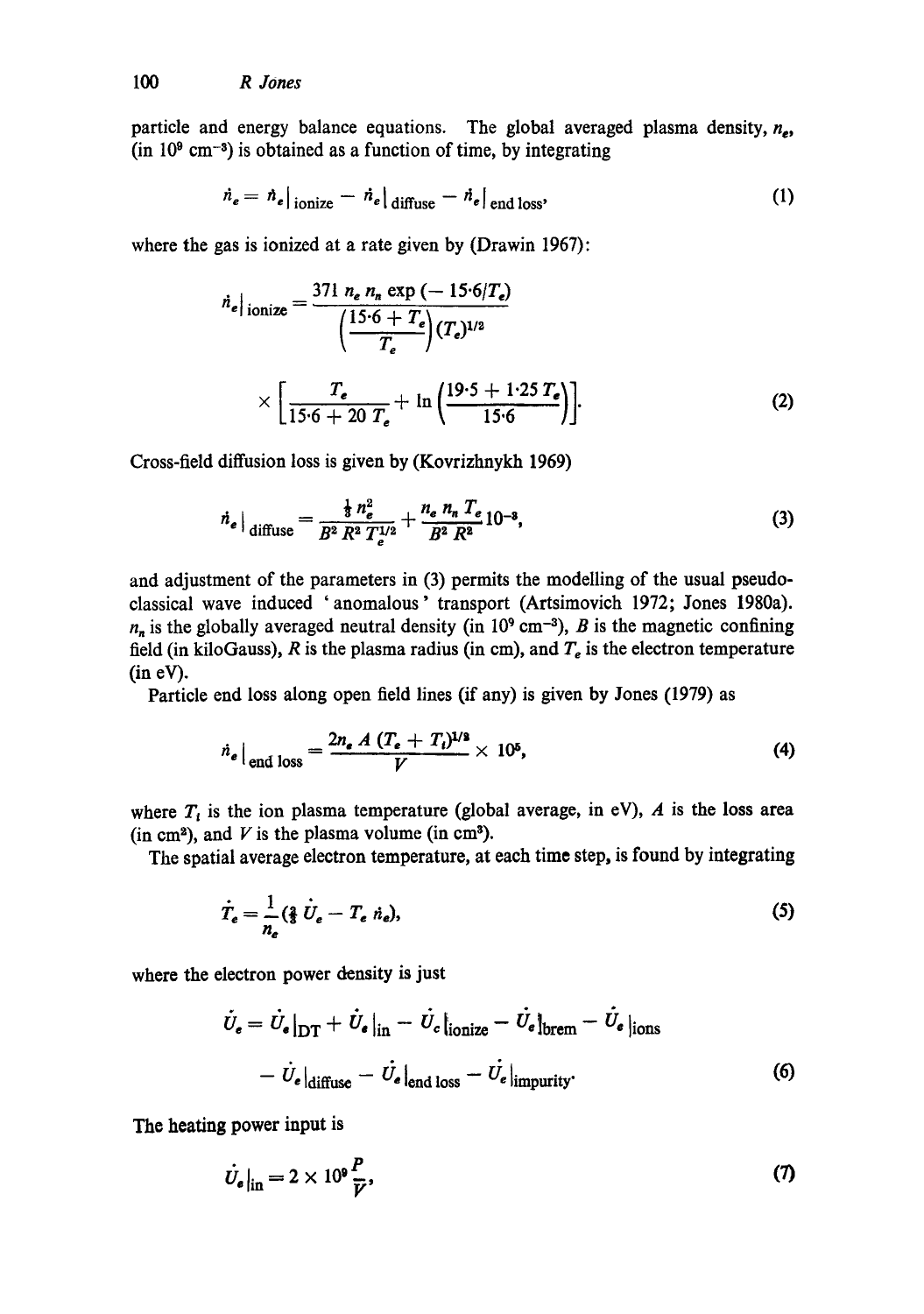where  $P$  is expressed in watts. Fusion alpha particle heating can be included and enters through

$$
U_e|_{\text{DT}} = \frac{1}{4} n_e^2 \langle \sigma v \rangle_{\text{DT}} E_F,
$$
\n(8)

where  $E_F$  is the fusion energy release (3.52 MeV for the DT alpha particle, the energetic neutron escapes the plasma and heats the blanket) and the rate coefficient is:

$$
\langle \sigma v \rangle_{\text{DT}} = 2.87 \times 10^{-16} - 8.78 \times 10^{-20} T_i
$$
  
+ 1.02 × 10<sup>-23</sup> T<sub>i</sub><sup>2</sup> - 3.74 × 10<sup>-28</sup> T<sub>i</sub><sup>3</sup> + 4.93 × 10<sup>-33</sup> T<sub>i</sub><sup>4</sup>. (9)

We assume here that the alphas give up their energy to electrons (by classical or anomalous processes) on a time scale faster than the times of interest.

Impurity radiation loss can be modelled for an (equilibrium) iron contaminant (a pessimistic assumption):

$$
\dot{U}_e|_{\text{impurity}} = 2 \times 10^9 \ G \ n_e \ n_I,
$$
\n(10)

where

$$
G = 3.3 \times 10^{-28} T^{1/2}
$$
  
+ 1.4×10<sup>-27</sup>×1.21×exp(-[0.194{13.12 (|log (T/13.0)|)^{1.43}+1}]0.701)  
+ 1.9×10<sup>-27</sup>×2.11×exp(-[0.744 {17.94 (|log (T/13.0)|)^{2.24}+1}]0.447  
×(1-exp[-(T/6.4)^{2.9})])  
+ 5.1×10<sup>-27</sup>×2.75×exp(-[1.01 {114.6 (|log (T/6.0)|)^{2.95}+1}]0.340)  
+ 6.6×10<sup>-27</sup>×3.79×exp(-[1.33 {23.41 (|log (T/1.4)|)^{2.17}+1}]0.460)  
+ 4.0×10<sup>-26</sup>×14.50×exp(-[2.67{60.69(|log (T/0.45)|)^{3.56}+1}]0.281), (11)

and  $T = T_e \times 10^{-3} \ge 0.4$  with  $n_I$  the iron density (in cm<sup>-3</sup>).

Ionization losses are accounted for by

$$
\dot{U}_e|_{\text{ionize}} = \dot{n}_e (E_I + eV_p + 3/2 T_e), \qquad (12)
$$

where  $E<sub>I</sub>$  is the gas ionization energy, e is the electronic charge, and  $V<sub>p</sub>$  is the plasma potential. For most applications we can take

$$
eV_p = T_e \ln \left[ (m_i/m_e)^{1/2} \right], \tag{13}
$$

where  $m_i/m_e$  is the ion to electron mass ratio (for hydrogen).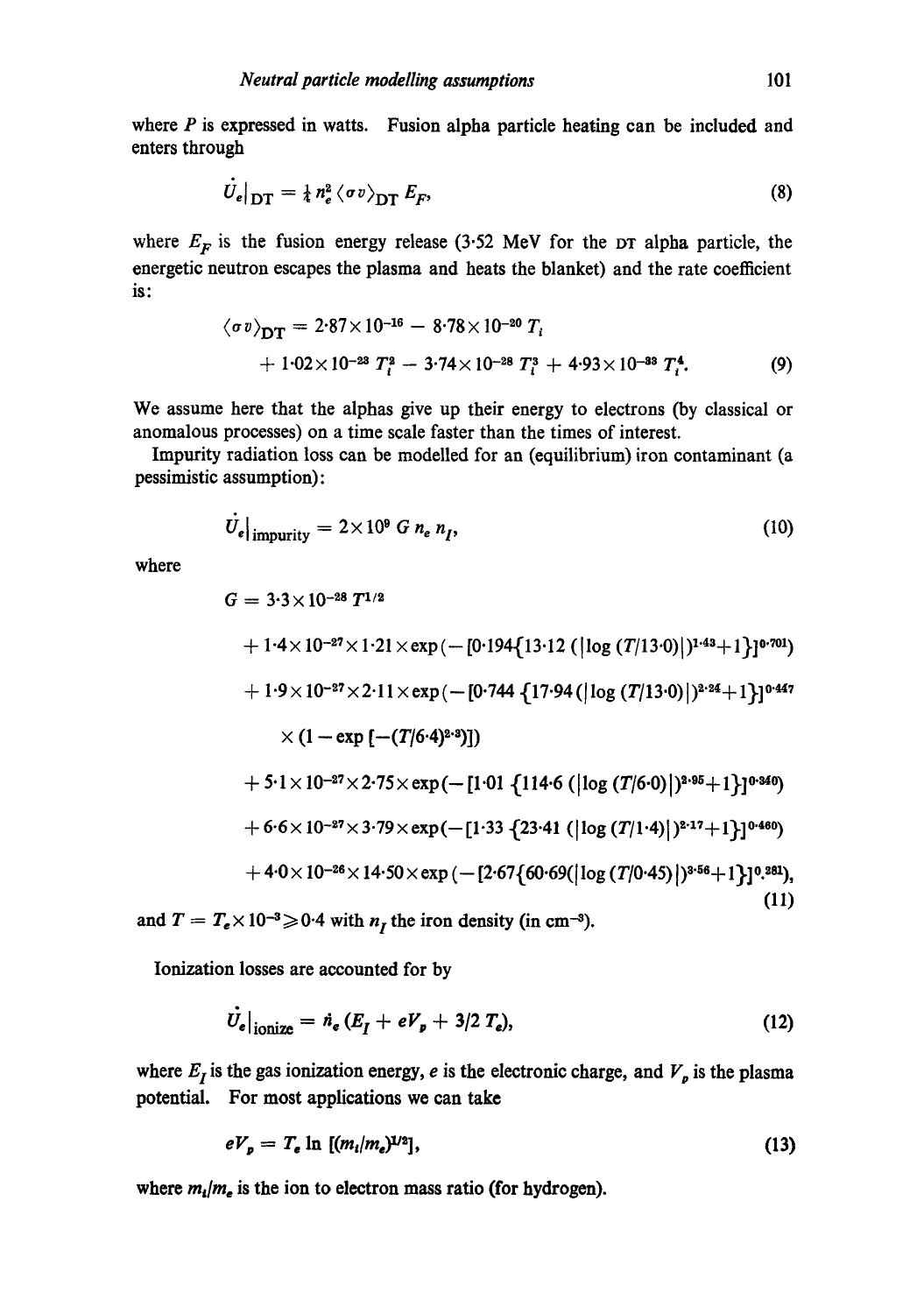The Bremsstrahlung power **loss is** included by

$$
\dot{U}_e|_{\text{brem}} = 10^{-4} n_e^2 T_e^{1/2},\tag{14}
$$

and electron-ion collisional power transfer gives

$$
\dot{U}_e|_{\text{ions}} = \frac{2.3 n_e^2 (T_e - T_i)}{T_e^{3/2}} \ln \left[ \frac{5.2 \times 10^{11} T_e^2}{n_e (40 + T_e)} \right]. \tag{15}
$$

The cross-field diffusion loss is given by

$$
\dot{U}_e|_{\text{diffuse}} = 2.5 T_e \dot{n}_e|_{\text{diffuse}}, \tag{16}
$$

and the end loss power density is just

 $\Delta$ 

$$
\dot{U}_e|_{\text{end loss}} = 2 T_e \dot{n}_e|_{\text{end loss}}.
$$
 (17)

The global average ion temperature,  $T_i$ , is obtained, as a function of time, by integrating

$$
\dot{T}_t = \frac{1}{n_e} (\frac{3}{3} \dot{U}_t - T_t \dot{n}_e). \tag{18}
$$

(By plasma neutrality  $n_e = n_i$ , the ion plasma density.) The ion power density is given by

$$
\dot{U}_t = \dot{U}_e|_{\text{ions}} - \dot{U}_t|_{\text{CX}} - \dot{U}_t|_{\text{diffuse}} - \dot{U}_t|_{\text{end loss}},\tag{19}
$$

where the charge exchange loss is

$$
\dot{U}_t|_{\text{CX}} = 0.0732 n_e n_n (T)^{3/2} (1 + 0.00585 T_i^{3/2}) \exp(-0.0582 T_i^{1/2}), \quad (20)
$$

and the cross-field diffusion loss is

$$
\dot{U}_t|_{\text{diffuse}} = 2.5 T_t \dot{n}_e|_{\text{diffuse}}.
$$
 (21)

Any end loss is accounted for by

$$
U_t|_{\text{end loss}} = 2 T_t \dot{n}_e|_{\text{end loss}}.
$$
 (22)

This code has been used previously in RF heating calculations (Jones 1980c) and the present study grew out of a desire to further refine and improve it.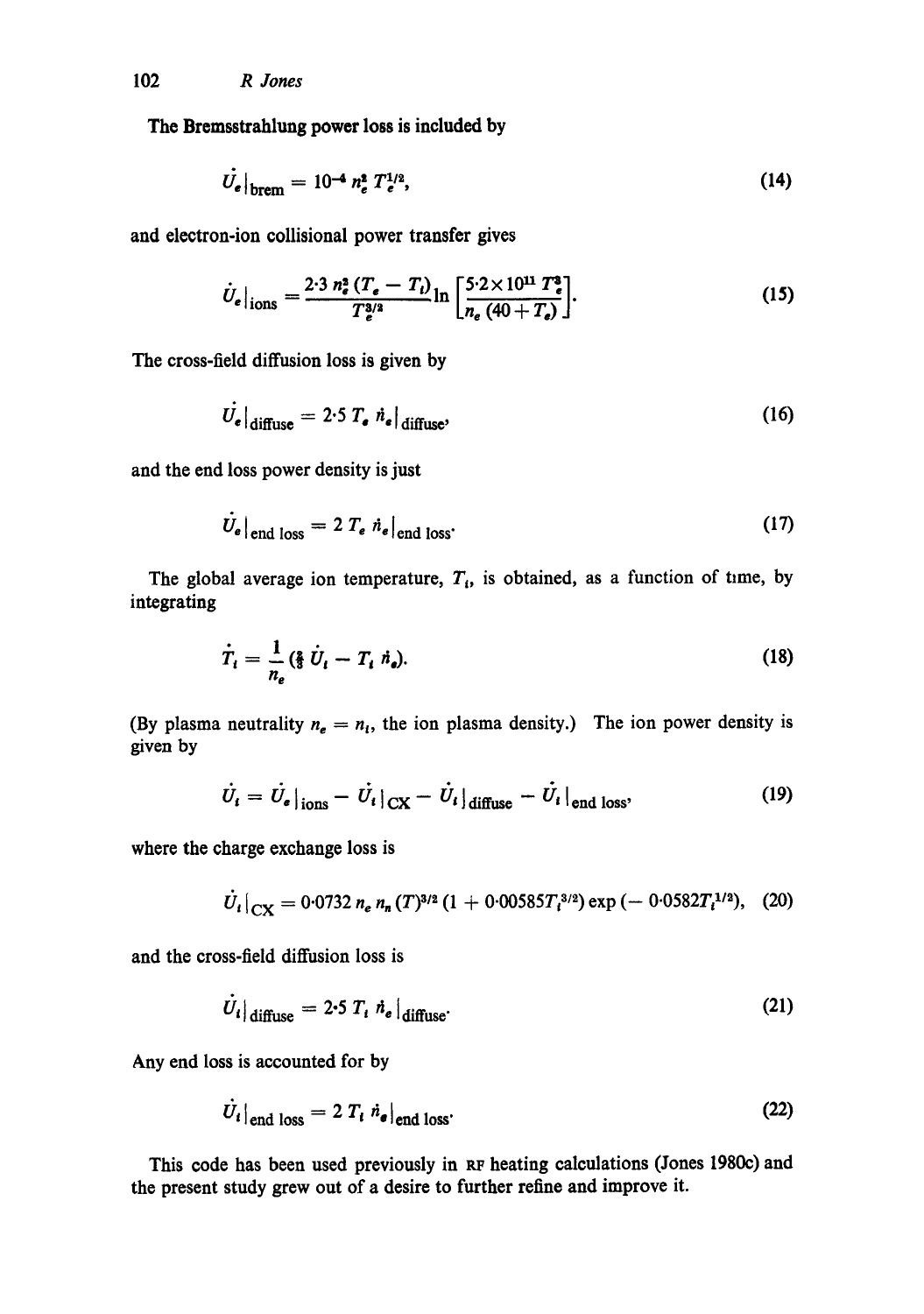## **3. The various neutral particle models**

In order to close the set of global particle (neutral, as well as charged) and energy balance equations one must provide, in addition to equations  $(1)-(22)$ , a model for the (possibly) time dependent globally averaged neutral particle density,  $n_n$ . A wide variety of such neutral models have been suggested, each derived from (and justified by) its own set of physical assumptions.

# *3.1 Time independent neutral density*

Some researchers have assumed that either the neutral density itself or the neutral flux into the plasma is a time independent quantity. The former assumption is justified by experience in" table top" plasma research devices in which an equilibrium is observed between cold gas injection and vacuum pumping. (A slightly more sophisticated assumption, based on complete and instantaneous neutralization at the wail, fixes the total particle density,  $n_e + n_n$ , rather than  $n_n$  alone.) The latter assumption is appropriate if wall recycling is slow compared to the plasma confinement time (Jaeger *et a11979).* Isotope exchange experiments (Marmer 1978; Simonov *et al*  1961 ; MoCracken *et al* 1978; Cohen *et al* 1978) have supported this assumption by demonstrating that gas previously absorbed in the wall determined the plasma isotopic abundance almost independent of the external cold gas feed (for times which are limited but which far exceed confinement time scales).

# 3.2 *Particle flux balance*

The neutral and charged particle populations can be considered to be competing species (Roth 1967) in a (generalized) Volterra sense and we recall (Goel *et al* 1971) that a pair of Volterra equations will have corresponding equilibrium equations of the form

$$
\bar{n}_i = \bar{v}_n / l_i g,\tag{23}
$$

**and**  $\bar{n}_n = \bar{v}_i / l_n g$ , (24)

where g is the neutral gas ionization rate,  $\bar{v}_{i,n}$  are the average ion and neutral flow speeds, and  $l_{i,n}$  are the average ion and neutral flow distances. Total (average) particle flux balance results from combining (23) and (24) (Jones 1980b):

$$
\overline{n}_n \overline{v}_n = \overline{n}_e \overline{v}_i, \tag{25}
$$

where  $\bar{n}_e = \bar{n}_i$ . In most codes this balance has been enforced instantaneously (Jaeger and Hedrick 1979).

# 3.3 *Neutral reflux velocity assumptions*

Before one can perform any actual calculations it is necessary to determine the value of  $\bar{v}_n$  for use in (25). The total neutral flux is likely to be composed of a population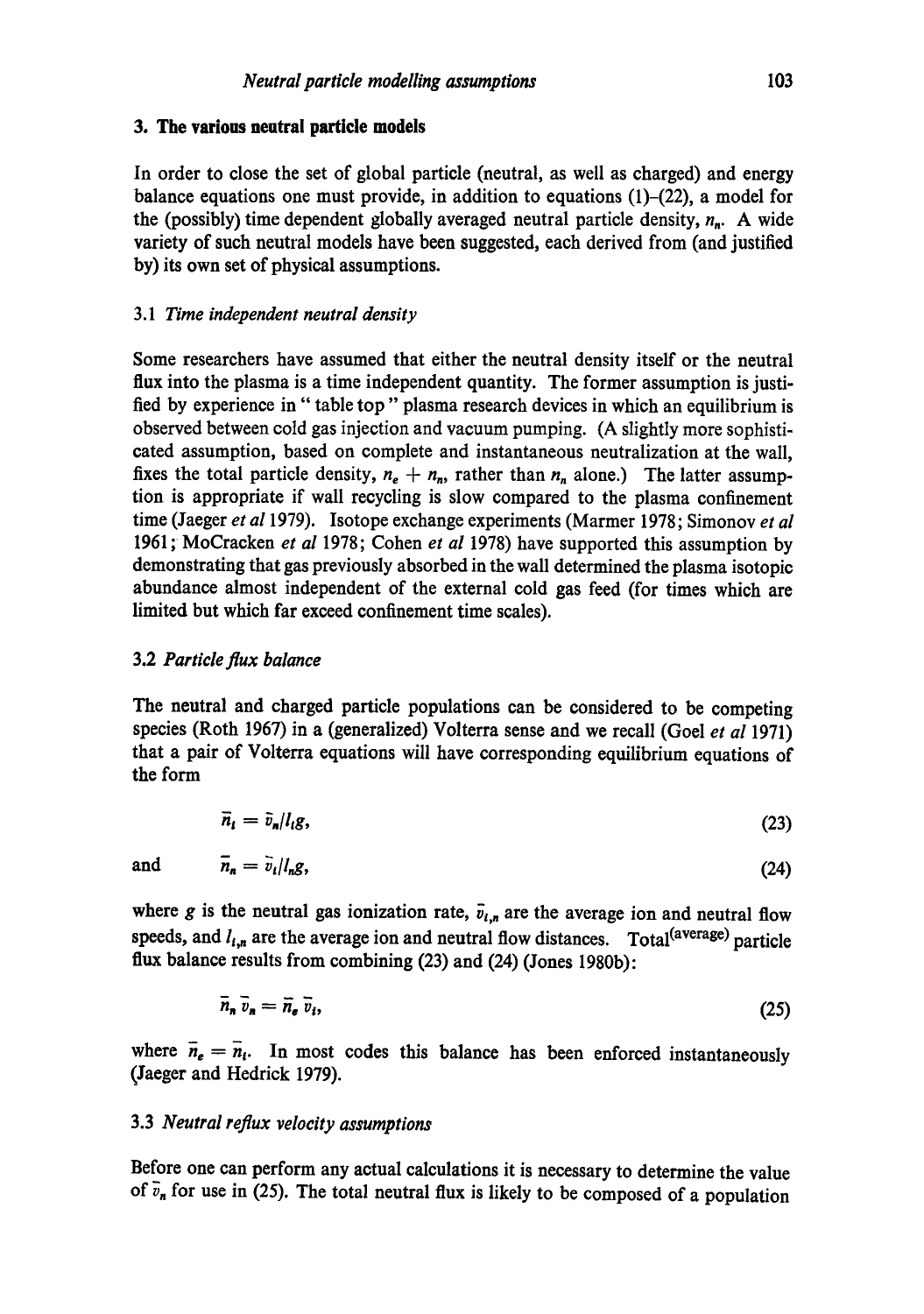fraction of "cold "(ambient wall temperature) neutrals and a population of energetic "reflected" neutrals (Jones 1978a) whose energy will scale in proportion to the plasma temperature (rigorously, the temperature near the boundary if we were considering a one-dimensional code).

$$
\bar{v}_n = a\bar{v}_l + (1 - a)v_{\text{th}},\tag{26}
$$

where  $v_{\text{th}}$  is the thermal neutral speed (at the wall temperature).

## 3.4 *Wall reflection model*

If the reflected neutrals are assumed to dominate then (25) and (26) reduce to an equation of the form

$$
n_e/n_n = \text{constant.} \tag{27}
$$

## 3.5 *Constant density product model*

McBride and Sultan (1978) have suggested the zero-dimensional model equation

$$
n_e n_n = \text{constant},\tag{28}
$$

as an accurate fit to the more detailed neutral transport studies of Berry *et al* (1974). No physical justification has been provided.

Numerical correction factors have sometimes been incorporated (into various of the foregoing models) in order to take some account of radial parametric dependences *(e.g.* finite neutral penetration and transit time effects of neutrals transversing the plasma radius, Sprott and Strait 1976). For our present study we chose to restrict attention to the lowest order differences between the various modelling assumptions and concern ourselves with a strictly zero-dimensional simulation. (If differences appear in 0-D they are likely to be even more pronounced in spatially resolved models.) Admixtures of the various models is also a possibility.

## **4. Computational results**

In figures 1–3 we display the time development of the plasma parameters  $T_e$ ,  $n_e$ , and  $T_i$ for the various neutral models described in §3. The common set of initial conditions chosen for this example was:

$$
T_e(0) = 5 \text{ eV}, T_i(0) \approx 0 \text{ eV},
$$
  
\n $n_e(0) = 10^8 \text{ cm}^{-3}, n_n(0) = 10^{10} \text{ cm}^{-3},$   
\n $B = 10 \text{ kG}, R = 10 \text{ cm}, P/v = 5m \text{ Watt/cm}^3.$ 

P is assumed constant in time. (For an alternative model, specialized to RF heating see Sprott and Strait 1976).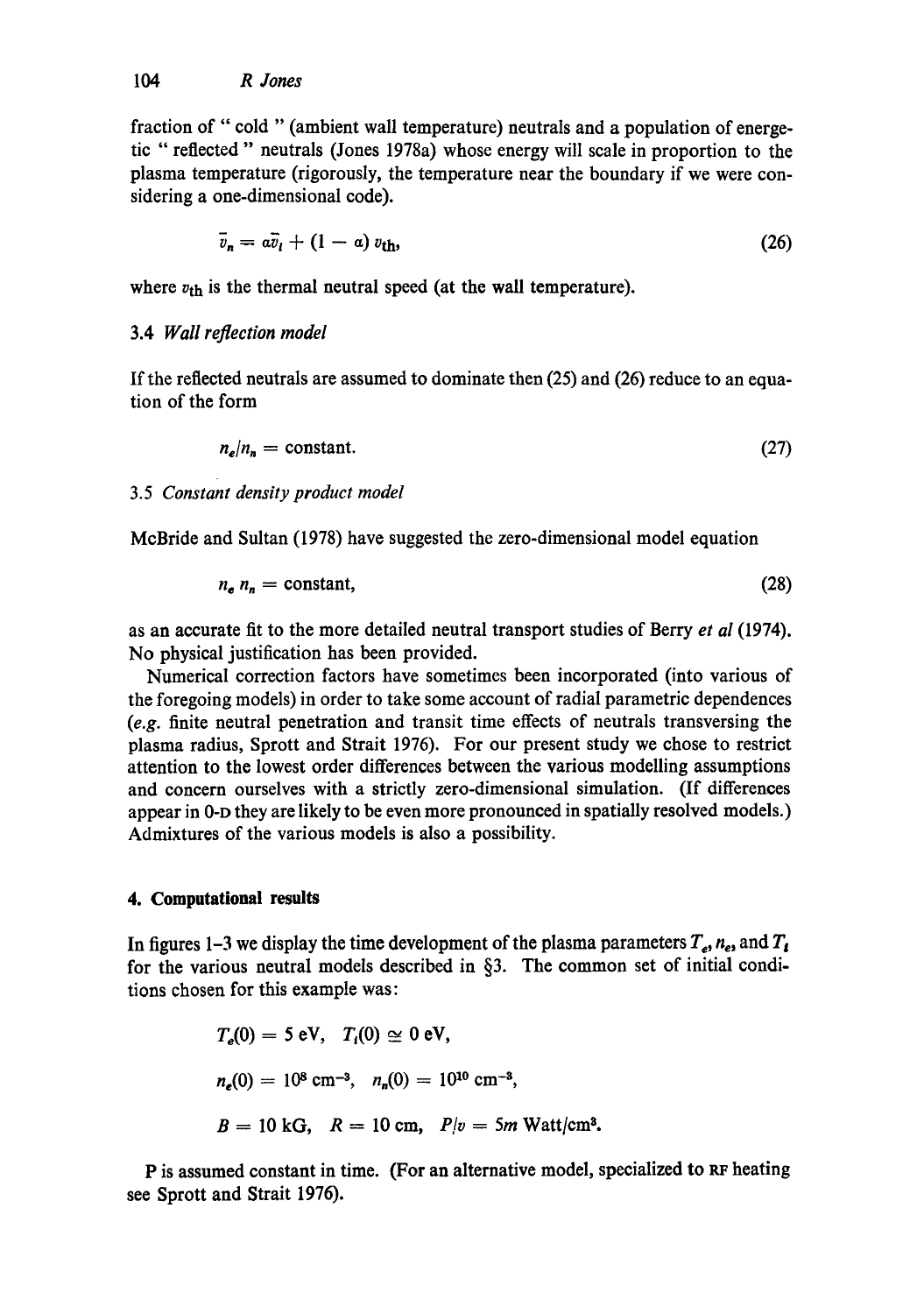

Figure 1. Electron temperatures *versus* time for various neutral models: **A.**  $n_e \times n_n = C$ , **B.**  $n_e + n_n = C$ , **C.** Wisconsin model (see Sprott and Strait 1976), D.  $n_n = C$ , E. Volterra model  $(n_e/n_n = C/\sqrt{T_e})$ , F.  $n_e/n_n = C$ .



Figure 2. Ion temperature *versus* time for various neutral models.

The corresponding development of the neutral gas density is given in figure 4 and the parameters chosen are appropriate to small scale "table top" plasma research devices (Jones 1980b) having rather poorly ionized plasmas. It should be apparent from this example that the detailed parametric variations depend strongly on the neutral modelling assumptions: the higher electron temperatures corresponding to the lower neutral pressures (as might be expected, Jones 1979) while the higher ion temperatures and plasma densities occur for high neutral pressure (as can be anticipated from the functional forms of (2) and (15) as well as the neutral model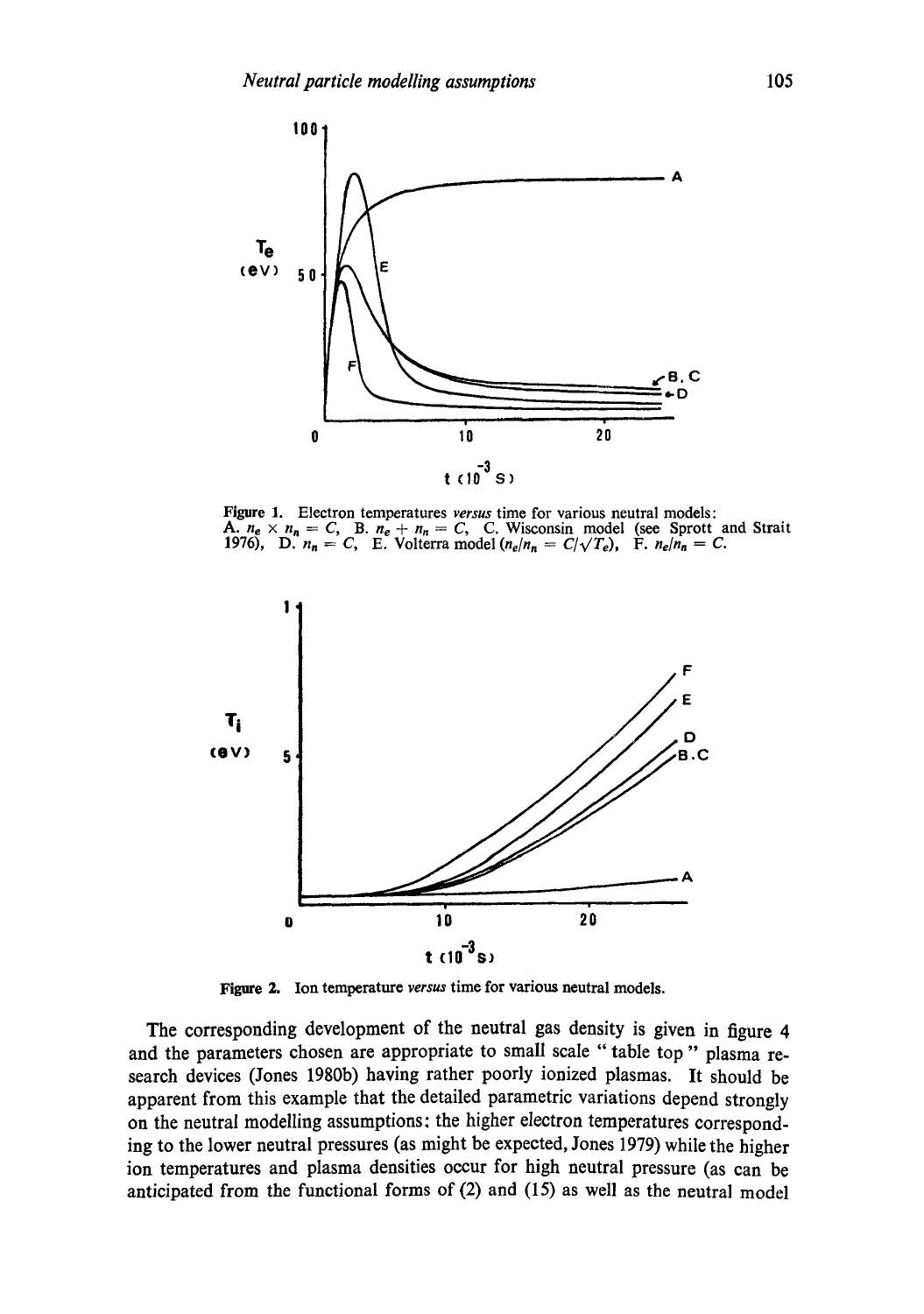

Figure 3. Plasma density *versus* time for various neutral models.



Figure 4. Neutral gas density *versus* time for various neutral models.

equations themselves). Such results can, in principle, be compared with limited experimental data taken in Levitron and Octopole type fusion devices. Experimental data obtained in the Wisconsin Octopole was taken expressly for this purpose (Sprott and Strait 1976) but, unfortnately, is limited to ion saturation current measurements.

$$
J_{t}(t) = e n_{e}(t) \left(\frac{T_{e}(t)}{m_{i}}\right)^{1/2}.
$$
 (29)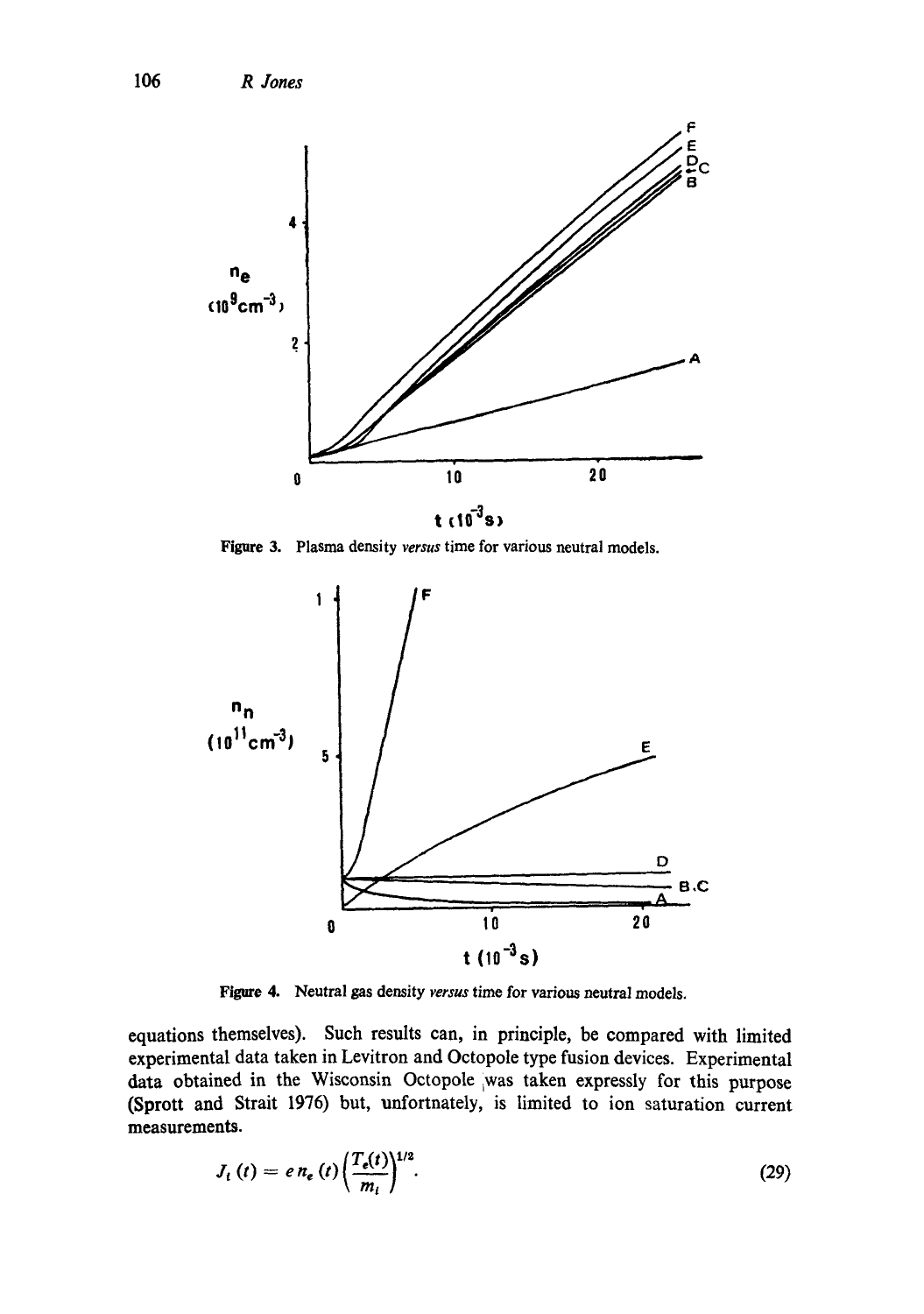

Figure 5. Ion saturation current density *versus* time for various neutral models.



Figure 6. Electron temperature *versus* time for various neutral models.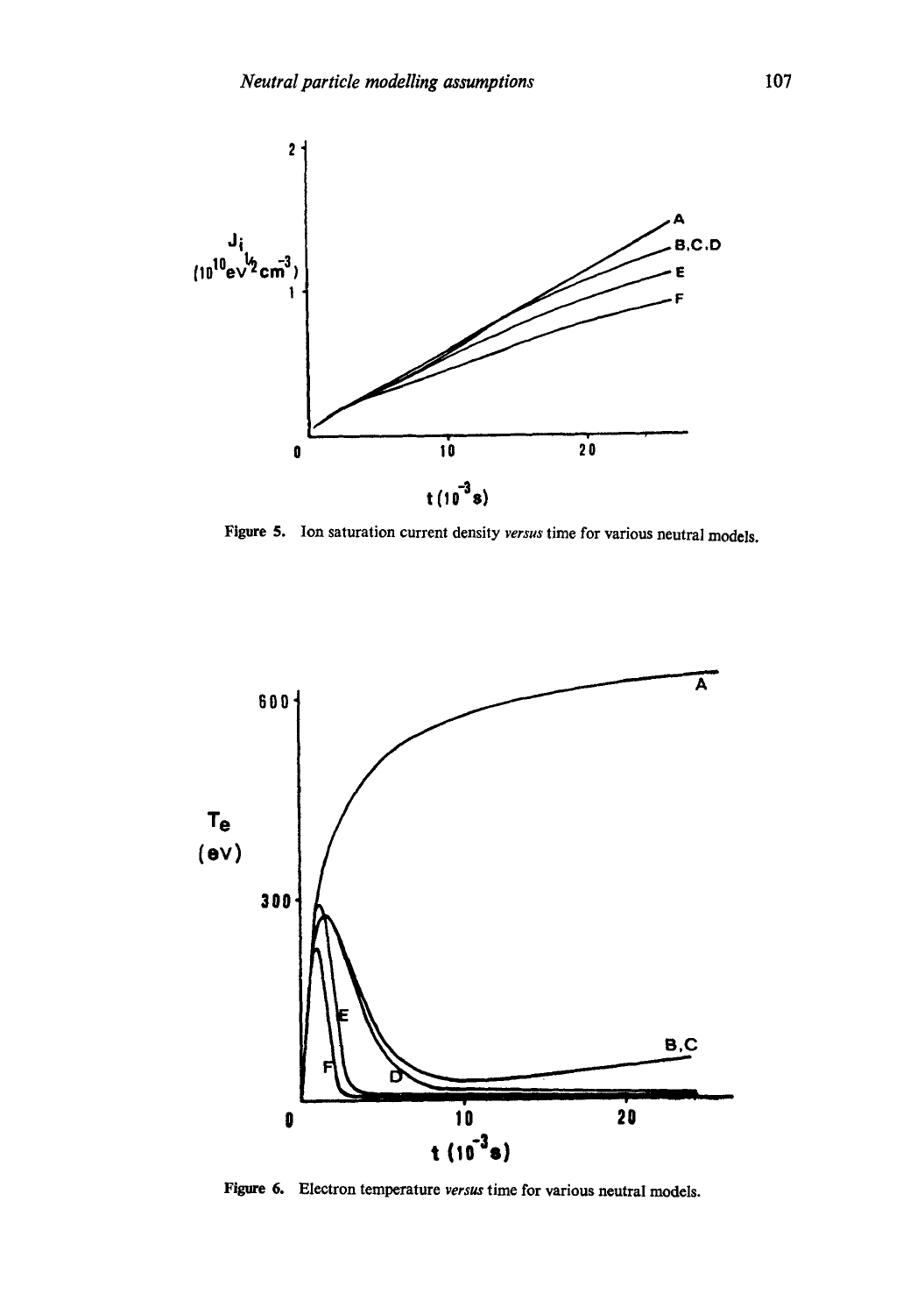

Figure 7. Plasma density *versus* time for various neutral models.



Figure 8. Ion temperature *versus* time for various neutral models.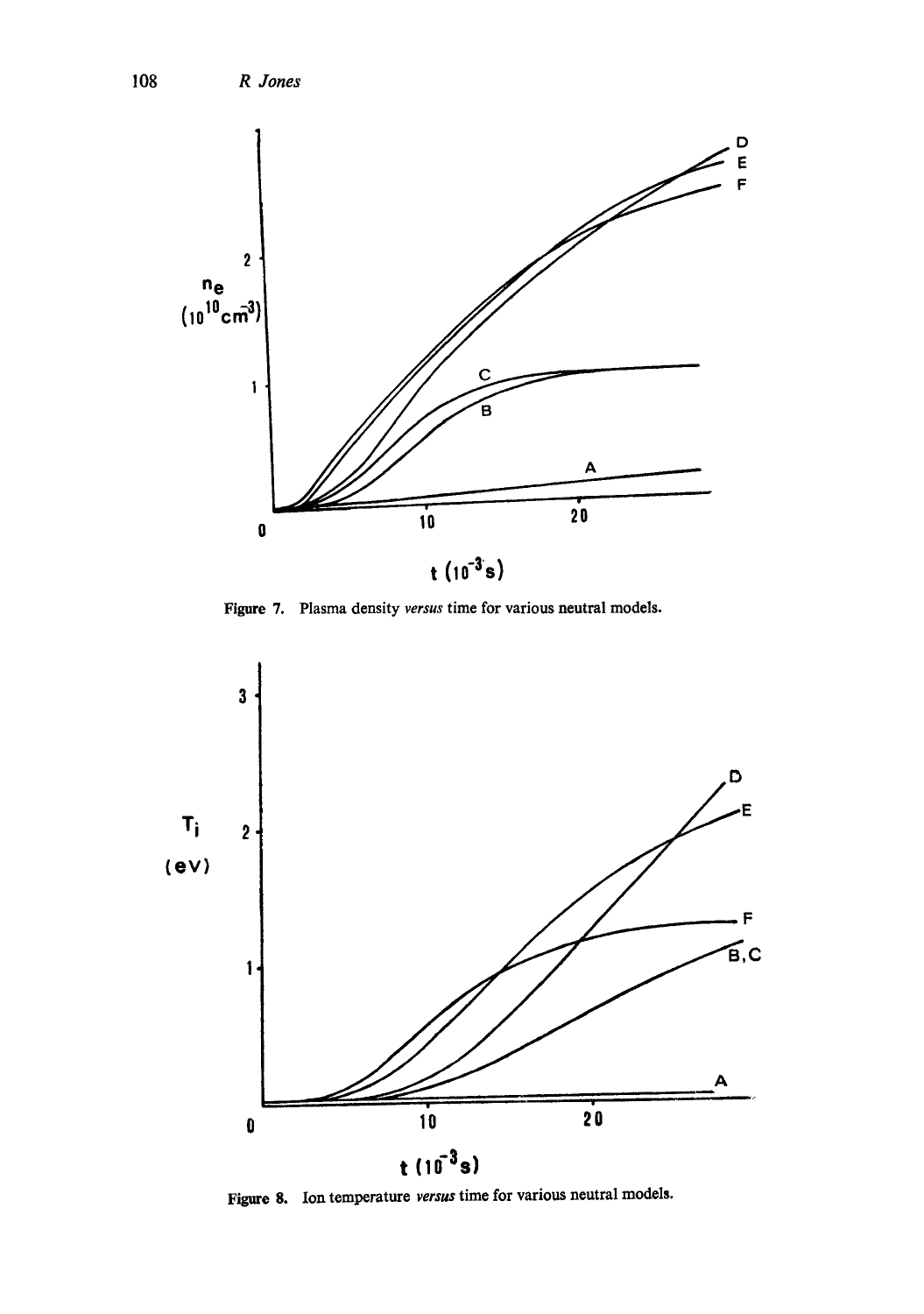Ion saturation current (figure 5) averages over the parametric deviations seen in figures 1-3 ( $T_e$  and  $n_e$  varying with  $n_n$  in the opposite way) and it is not possible to distinguish between the various neutral models on this crude basis.

In figures 6-9 we display the time development of plasma parameters appropriate to a higher energy discharge.  $(P/v) = 30$  m Watt/cm<sup>3</sup>). Again we see significant differences, qualitatively similar to figures 1-4, and which are attributable to the different neutral assumptions imposed.

### **5. Experimental study**

After noting the significance of the neutral modelling equation we decided to proceed to an experimental investigation. It is possible that different experimental devices might follow different neutral scaling laws and so we elected to employ plasma parameters which are not too different from those found near the boundary of present day and near term fusion experiments.

The experiments were performed as a part of the applications technology experiment (ArX) in the "U-1 " (Jones 1977) a bench top research device (Jones 1980b). A set of 9 permanent ring magnets ( $B \approx 1.5$  k Gauss) establish a picket fence confinement volume bounded by auxiliary toroidal and spindle cusps (figure 10). Modified hollow cathode discharges are used for plasma injection into the auxiliary cusps and serve to electrostatically plug the main confinement volume (Jones 1981). (Hollow cathodes are suitable for the present small scale experiment. For larger diameter injectors, however, one would have to use "plasma curtain" techniques which are not restricted to the small diameters of hollow cathode technologies, Jones 1980b, page 300). With another picket fence layer a thermal barrier could be built up.

Diagnostics consist of a set of Langmuir probes (which can be used) in the triple probe configuration (Chen and Sekiguchi 1965) and a high resolution planar gridded



Figure 9. Neutral gas density *versus* time for various neutral models.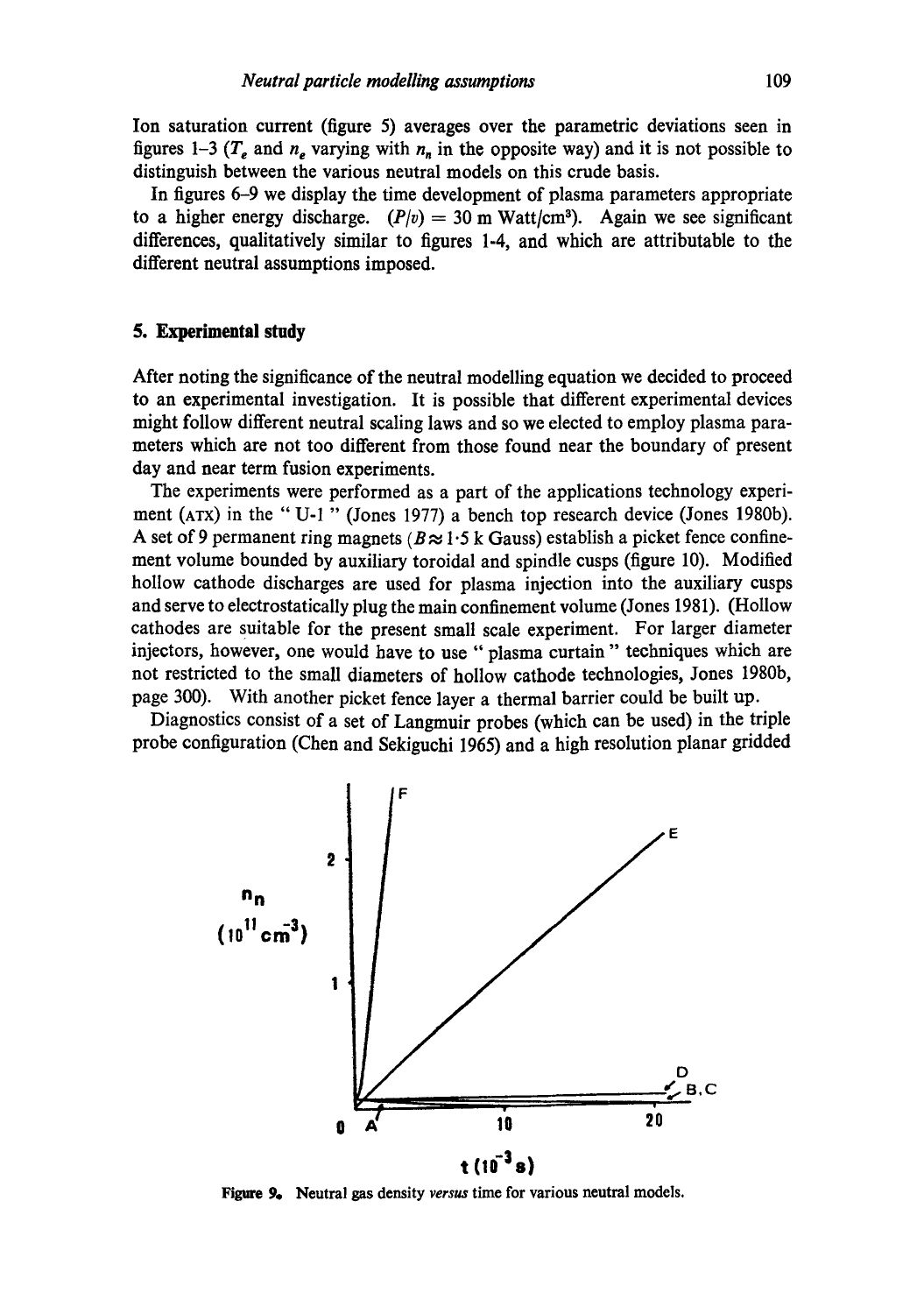retarding field electrostatic energy analyzer (Jones 1978b). A pair of (internal and external) filaments are mounted on each hollow cathode (Jones 1980b) to improve the discharge ignition characteristics *(e.g.* reduce the overvoltage requirement). A Cracked radio valve is used as a fast vacuum gauge probe (Inoue 1965-66).

# **6. Conclusions**

Typical temporal evolution of the plasma parameters (in hydrogen for the given discharge power input measured across the device power supplies) is shown in figures 11 and 12 and the following conclusions are drawn.

- (i) The neutral equation  $n_e n_n = \text{constant}$  is a very poor model for the present experiment. Not only does the electron temperature experience an overshoot but the neutral pressure does not drop.
- (ii) The neutral equation  $n_e n_n^{-1}$  = constant, and, to a lesser degree  $n_e n_n^{-1}$  =  $v_n$  ( $C_1$   $T_e$  +  $C_2$   $T_i$ )<sup>-1/2</sup> predict an excessive neutral pressure increase.



Figure 10. Experimental device having confined plasma region  $P<sub>1</sub>$  plugged by 6 toroidal cusp plasmas T, and 2 tandem spindle cusp plasmas S. Permanent ring magnets are marked  $M$  and typical hollow cathodes and probes marked C and  $L$ , respectively. Axis of cylindrical symmetry is marked X.



Figure 11. Temporal dependences of electron temperature  $T_e$ , plasma density,  $n_e$ , and neutral density *nn.*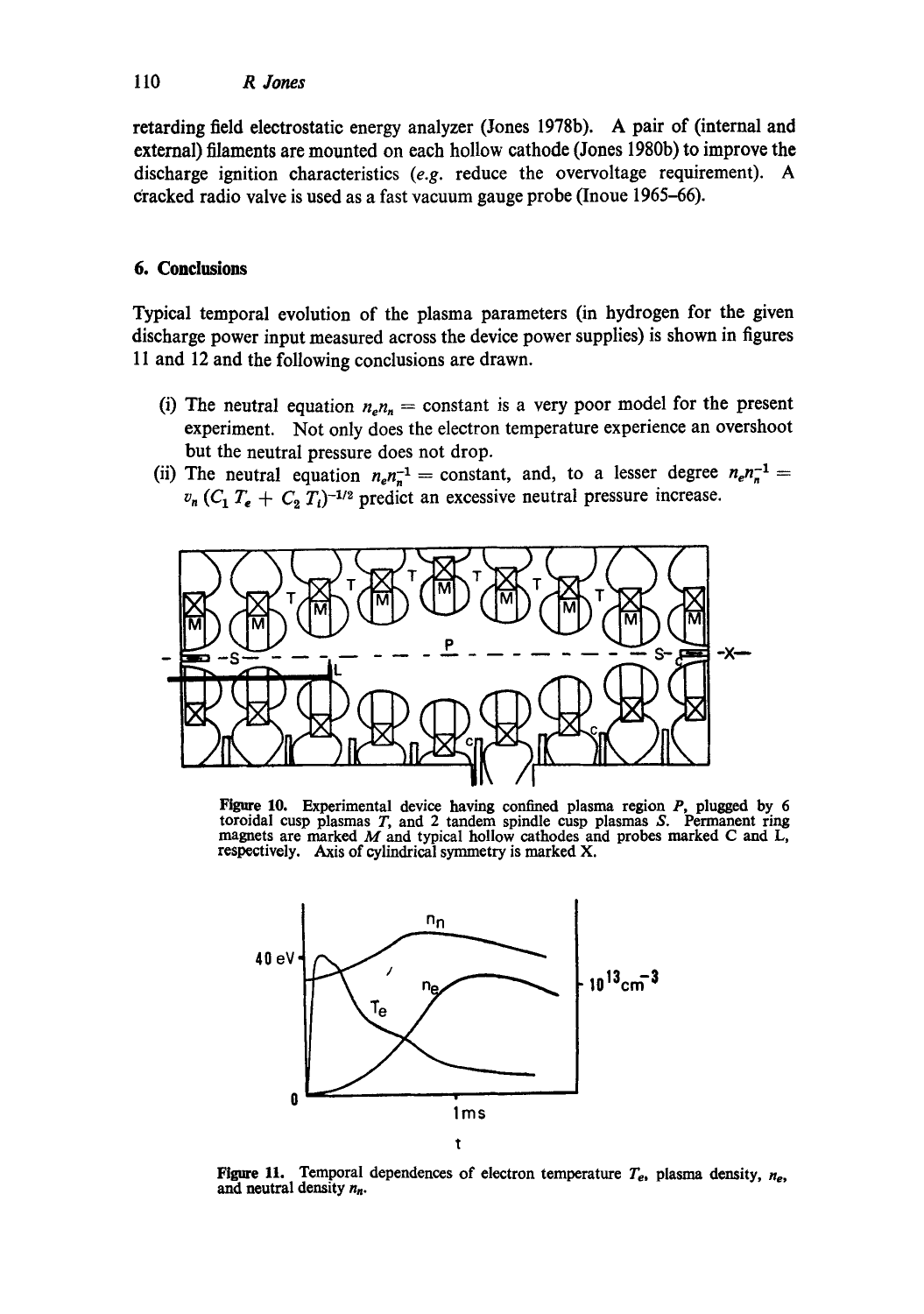

**Figure** 12. Temporal **dependences of discharge power** input P and **ion temperature**  T,. Note: P is not simply a **constant.** 

(iii) The neutral equation  $n_n = \text{constant}$  or  $n_n v_n = \text{constant}$  has perhaps the best qualitative comparison with experiment but admixtures of several models **cannot** be ruled out.

**Certainly all of the postulated models are oversimplifications. (The power input**  is time dependent, for instance, and  $T<sub>e</sub>$  may only approximate an anisotropic or run**away distribution early in time.) Although the experiment was not intended**  as a confinement study note the good energy confinement of the ES surface traps,

## **Acknowledgments**

**The author would like to acknowledge the use of the Microcomputer Laboratory of the Physics Department, National University of Singapore and the assistance of Dr B Tan. This work was supported by grant N U S RP36/80. He also wishes to thank Prof. A Rajaratnam for his support and encouragement.** 

#### **References**

Artsimovich L A 1972 *Nucl. Fusion* 12 215

Berry L A, Clarke J F and Hogan J T 1974 *Phys. Rev. Lett.* 32 362

(=hen S L and Sekiguchi T 1965 *J. Appl. Phys. 36* 2363

**Cohen** S A, Dylla H F, Rossnagel S M, Picraux S T, Borders J A and Magee C W 1978 *J. Nucl. Mater.* 76 459

Drawin H W 1967 Euratom Report EUR-CEA-383, Fontenay-Aux-Roses, France

Goel N S, Maitra S C and Montrell E W 1971 *Rev. Mod. Phys. 43* 231

**Inoue** N 1965-1966 *1 P P Ann. Rev. Nagoya Univ. Jpn. 24* 

Jaegax E F and Hedrick C L 1979 *Nucl. Fusion* 19 443

Jaeger E F, Hedrick C L and Ard W B 1979 *Phys. Rev. Lett. 43* 855

**Jones** R 1977 *Plasma Phys.* 19 925

**Jones R**  1978a *Phys. Lett.* A67 194

**Jones R**  1978b *Rev. Sci. Iustrum.* 49 21

**Jones R 1979** *Pramā* **ņa 12 1** 

**Jones R**  1980a *IEEE Trans. Plasma ScL* 8 14

**Jones R**  1980b *Phys. Rep.* 61 295, 300

- **Jones R**  1980c *Pram~pa* 15 137
- **Jones R**  1981 *Plasma Phys. 23* 31